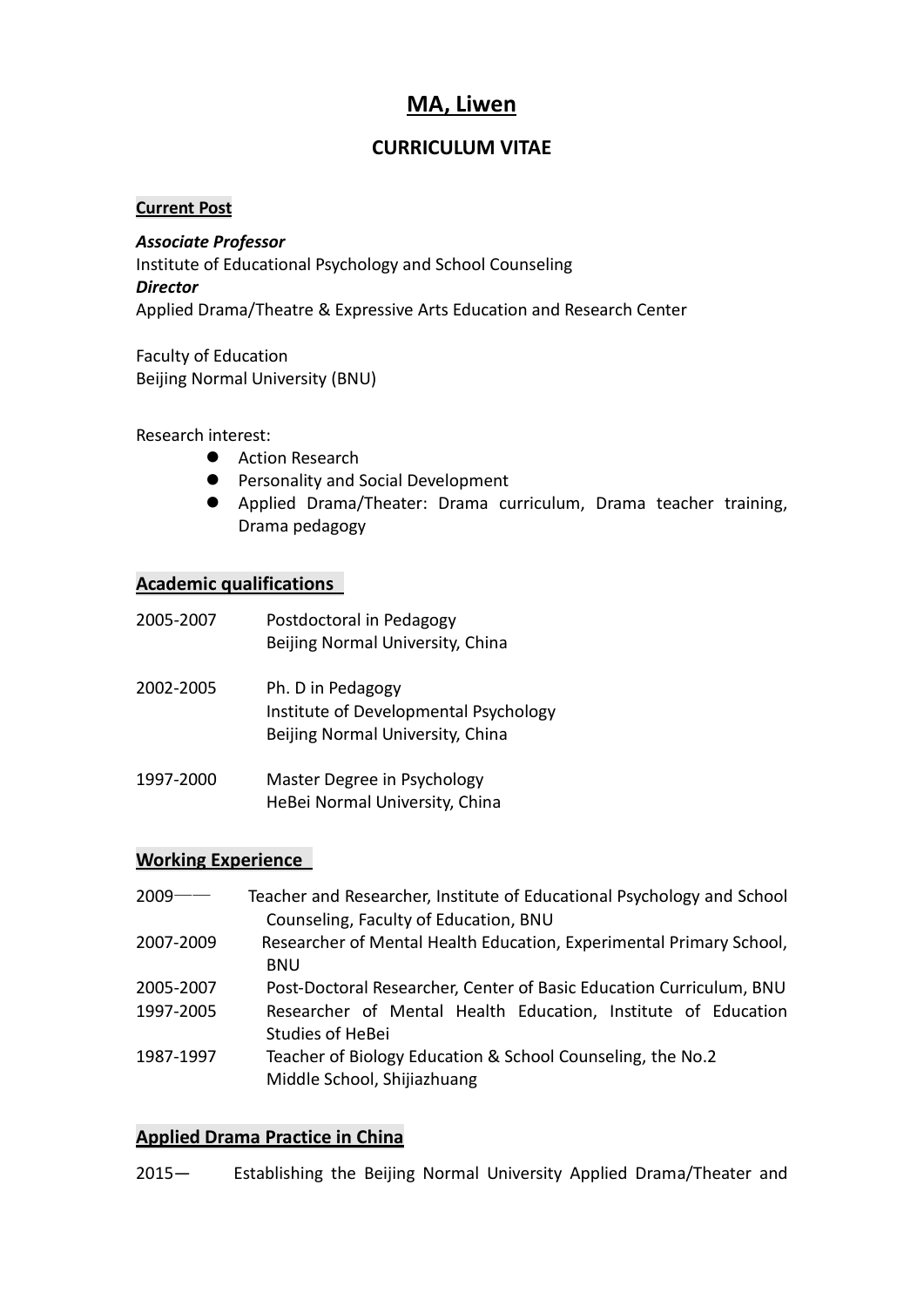Expressive Arts Education and Research Center for promoting professional development and academic research in Applied Drama/Theater Education in China.

- 2015— DIE workshops and lectures for training NGO social workers, school counselors, teachers;
- 2015— Psychodrama workshops for school counselors
- 2015— To be a special guest, interviewed about "Drama-in-Education" by Beijing broadcasting and TV station" iHome Radio"
- 2014— Editor on the Special Issue on DIE in *Journal of Education Studies* (CSSCI)
- 2013— DIE workshops and lectures for primary, middle school and college teachers
- 2012— Supervised 13 Master's Theses on DIE
- 2011 Hosted "China-UK Drama and Theatre Education Forum"(Beijing Normal University, Special Performance)
- 2011 Presented at Action research seminar on both sides of the Taiwan Straits (Beijing) <Title: Action Research on Drama in Education>
- 2009— Finished 7 research projects on DIE
- 2007 Set up a creative drama course in the Second High School Attached to Beijing Normal University
- 2007— Started to collaborate with overseas practitioners/scholars to give workshops for primary and middle school teachers and college teachers in Beijing
- 2007— Published 8 papers at international and national drama education conferences

## **Research project**

#### 2015 *Leading Researcher*

 Chinese book publishing: Drama in Education and human development Fund: Young teachers scientific research booster project, Comprehensive Specialized Subject Construction, Faculty of Education, BNU

#### 2015 *Leading Researcher*

The integration of curriculum design and teaching: Based on the students' practical reflection ability development

 Fund: Experiment project of education and teaching reform for practical problems,Comprehensive Specialized Subject Construction,Faculty of Education ,BNU

# 2014-2017 *Principal Investigator* Implementation Model of Drama Education in Primary and Secondary **Schools**

Fund: National Office for Education Sciences Planning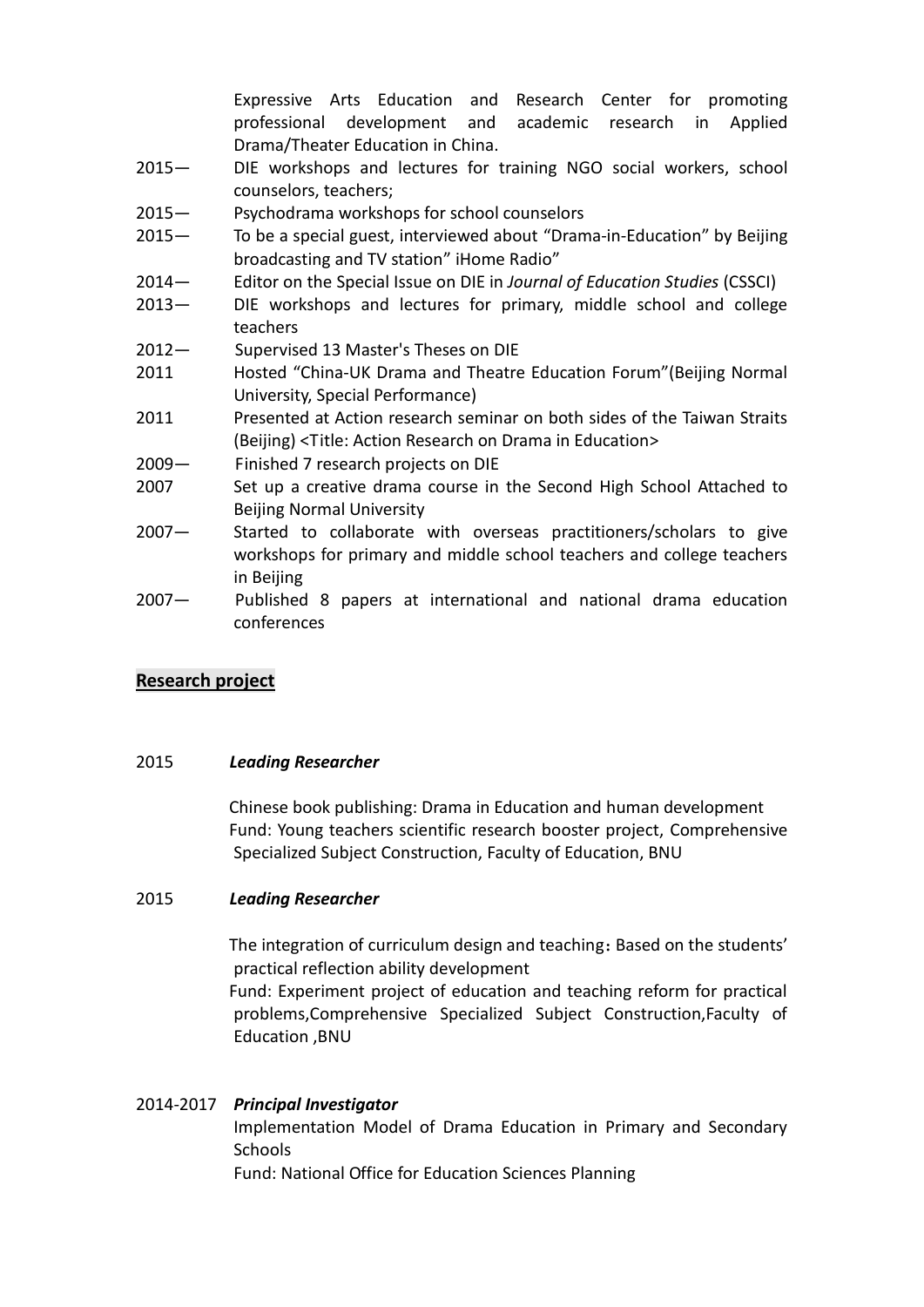(Key project of The Ministry of Education)

#### 2014 *Leading Researcher*

Teaching through Applied Drama for Graduate Students in the Course of Personality and Social Development Counseling Fund: Teachers Development Center, Beijing Normal University

## 2014 *Leading Researcher*

Teaching through Concept Map for Graduate Students in the Course of Personality and Social Development Counseling Fund: Teachers Development Center, Beijing Normal University

## 2013 *Leading researcher<China>*

Research of Drama /Theater in Education Promoting the Juveniles' Moral and Citizenship Development Fund: Seed Funding Programme for International Collaborative Research, Beijing Normal University- University of Sydney

## 2012-2013 *Leading Researcher*

DIE practice and theory research in high education and basic education Fund: Beijing Normal University

## 2010 *Leading Researcher*

Promoting Professional and Personality Development for Educational Graduate Students Fund: Beijing Normal University

#### 2009-2011 *Principal Investigator*

The Quality of Learning and Moving Resources for Minority Students in China Fund: United Nations International Children's Emergency Fund

#### 2008-2015 *Leading Researcher*

Research on Promoting Professional Development for Teachers and Students' Mental Health by the Applied Drama teaching method Fund: National Office for Education Sciences Planning (Key project of The Ministry of Education)

2007 *Leading Researcher* Training for head teachers in rural area Fund: Miyun Education Committee <one of the Beijing District>

#### 2005-2007 *Leading Researcher*

Promoting the quality of education through development assessment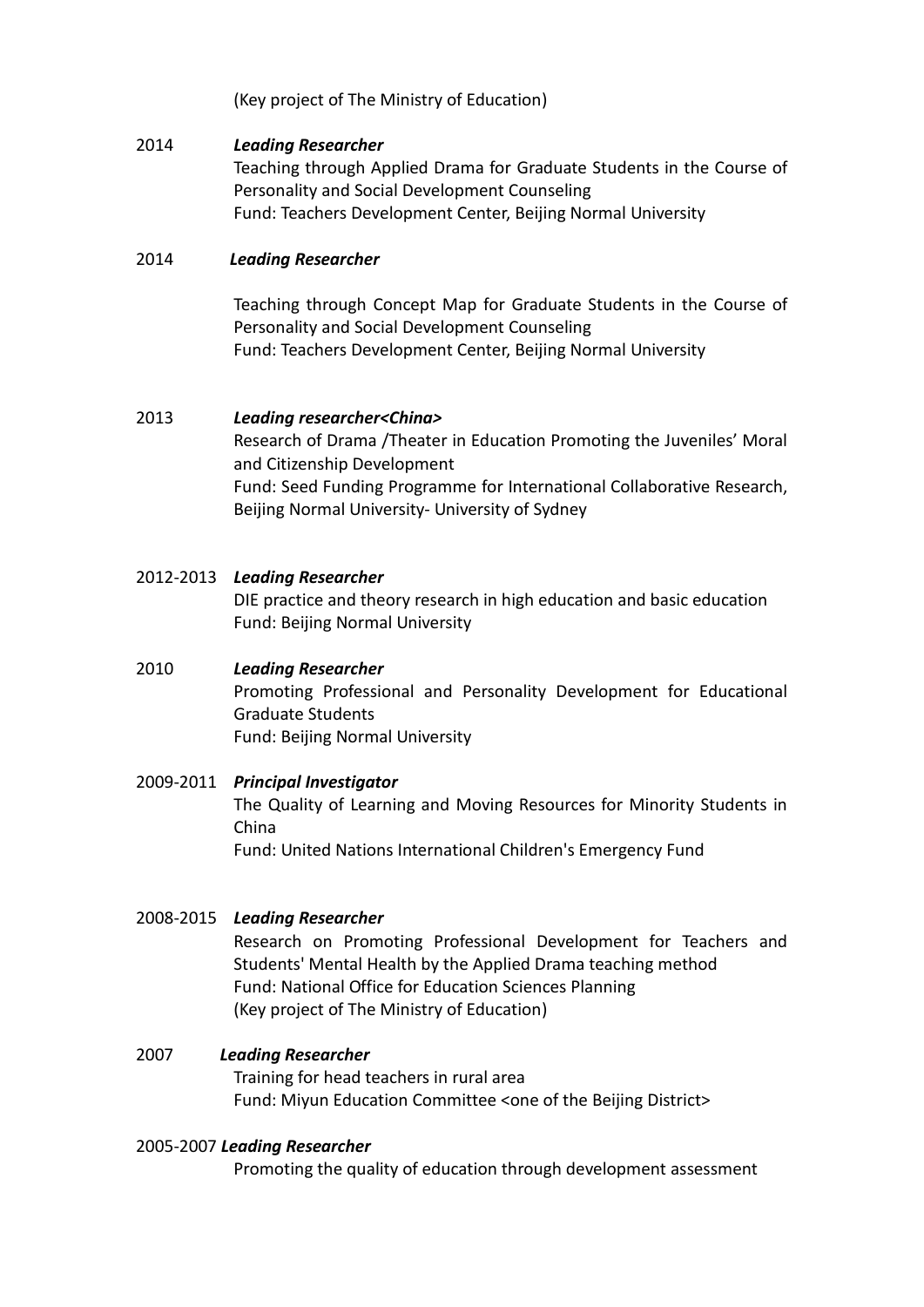#### Fund: Beijing Education Committee

#### 2002-2005 *Principal Investigator*

 Education on respect and moral reform Fund: National Office for Education Sciences Planning (Key project of The Ministry of Education)

#### 1997-2002 *Principal Investigator*

Theory and implementation Model of mental health education for primary and secondary students Fund: HeBei Province Education Department

#### 1995-1998 *Principal Investigator*

Character education for primary and secondary students Fund: National Office for Education Sciences Planning (Young special project of The Ministry of Education)

#### **Publications on drama education**

#### **Newspaper Article**

Ma, Li-wen (2015), Drama in Education: the roots and shoots of education, China Art News[N], 2015-06-05(003).

#### **Journal Papers**

Ma, Li-wen (2014), 'Theory and Practice of DIE', *Journal of Educational Studies*, Vol. 10, Issue01, pp. 56.

Ma, Li-wen (2014), 'Action Research of Drama in Education: A Case Study on the Process of Teacher' Self-Development', *Journal of Educational Studies*, Vol.10, Issue 1 , pp. 75-87.

Ma, Li-wen & Zheng, Xin-rong (2011), 'To promote teachers to see each other, dialogue and reflect through drama-in-education', *Teacher's Journal*, Vol. 8, Issue 17, pp. 23-26.

Ma, Li-wen (2011), 'Origin, manifestation, category and function of drama-in-education', *Teacher's Journal*, Vol.08, Issue 17, pp. 19-21.

Ma, Li-wen, Au, Yi-man, Wu, Jian-min & Wang, Ying (2011), 'The Impact on Improving Primary School Teachers' Mental Health and Self-reflection Ability through Drama Pedagogy', *The Journal of Drama and Theatre Education in Asia (DaTEAsia)* Vol.2, Issue 1, pp. 163-178.

Ma, Li-wen & Zhao, Xiao-gang (2007), Exploring on the DIE courses in a secondary school, *The Journal of Mental Health Education in Primary and Secondary Schools*, Issue 17, pp. 28-29.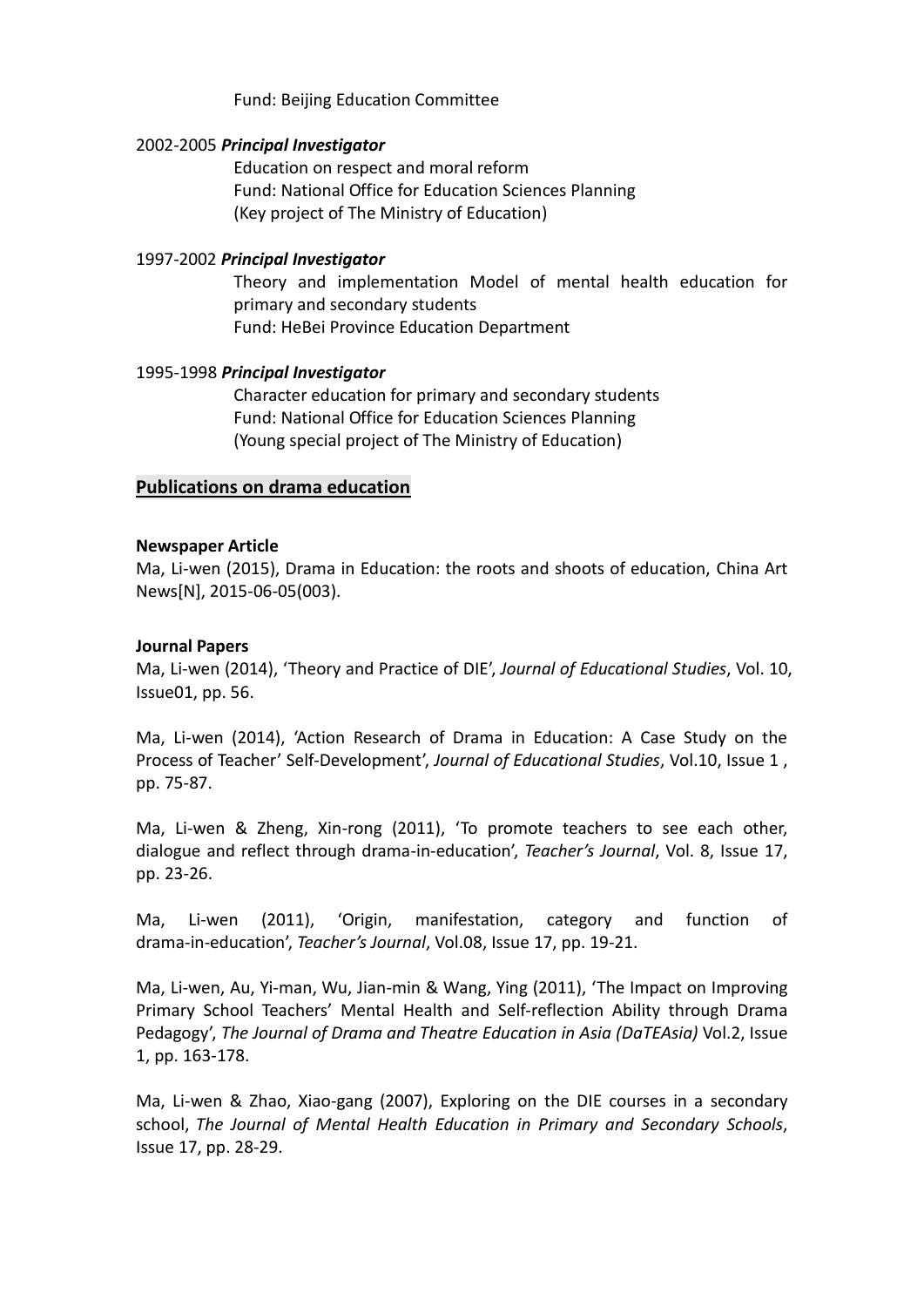#### **Publications on other education research**

#### **Journal Papers**

Ma, Li-wen (2013), Re-education to the students with "character problem". *The Journal of Education*, Issue 03, pp. 53.

Ma, Li-wen (2011), A female who are the psychological education professionals: social involvement and reflection on practice, *Teacher's Journal*, Issue05, pp. 29-33.

Ma, Li-wen (2009), How to be "refined" into the "outstanding headteacher", *Journal of Peoples' Education,* Issue 01, pp. 28-30.

Ma, Li-wen (2009), Respect life and care about development: deep thinking Triggered by a interview, *Journal of Peoples' Education,* Issue 09, pp. 19-20.

Ma, Li-wen (2008), How does headteacher do action research? *Journal of Peoples' Education,* Issue 10, pp. 25-26.

Ma, Li-wen (2007), The teacher's smile is the beautiful flow, *Journal of Peoples' Education,* Issue 22, pp. 28-29.

Ma, Li-wen (2007), Learn how to respect and teach——to do or not to do: the developmental assessment view. *Journal of Peoples' Education,* Issue 22, pp. 29-30.

Ma, Li-wen & Chen, hui-chang (2007), Adverse interaction between the teacherstudent and learning anxiety, *Theory and Practice of Education,* Issue 24, pp. 53-54.

Ma, Li-wen & Chen, hui-chang (2007),Respect perceived by primary and secondary school teachers and disrespect behaviors, *Journal of Education Research and Experiment,* Issue 06, pp. 53-56.

Chen, hui-chang & Ma, Li-wen (2005), Respect perceived by primary and high school students, Theory and Practice of Education, Issue06, pp. 32-34.

Ma, Li-wen & Chen, hui-chang (2005),Respect for essence and connotation of psychology, Theory and Practice of Education, Issue08, pp. 31-33. Ma, Li-wen & Chen, hui-chang (2004),Study on teachers' burnout,*The Journal of Mental Health Education in Primary and Secondary Schools*, Issue04, pp. 19-21.

Chen jian-xiang, Ma liwen & Wang jian(2003), Modern art education & life rhythm, Theory and Practice of Education, Vol.23, Issue1,pp. 12-14.

Zhang xiang-kui, Zhang lin & Ma liwen(2002), The relationship among cognitive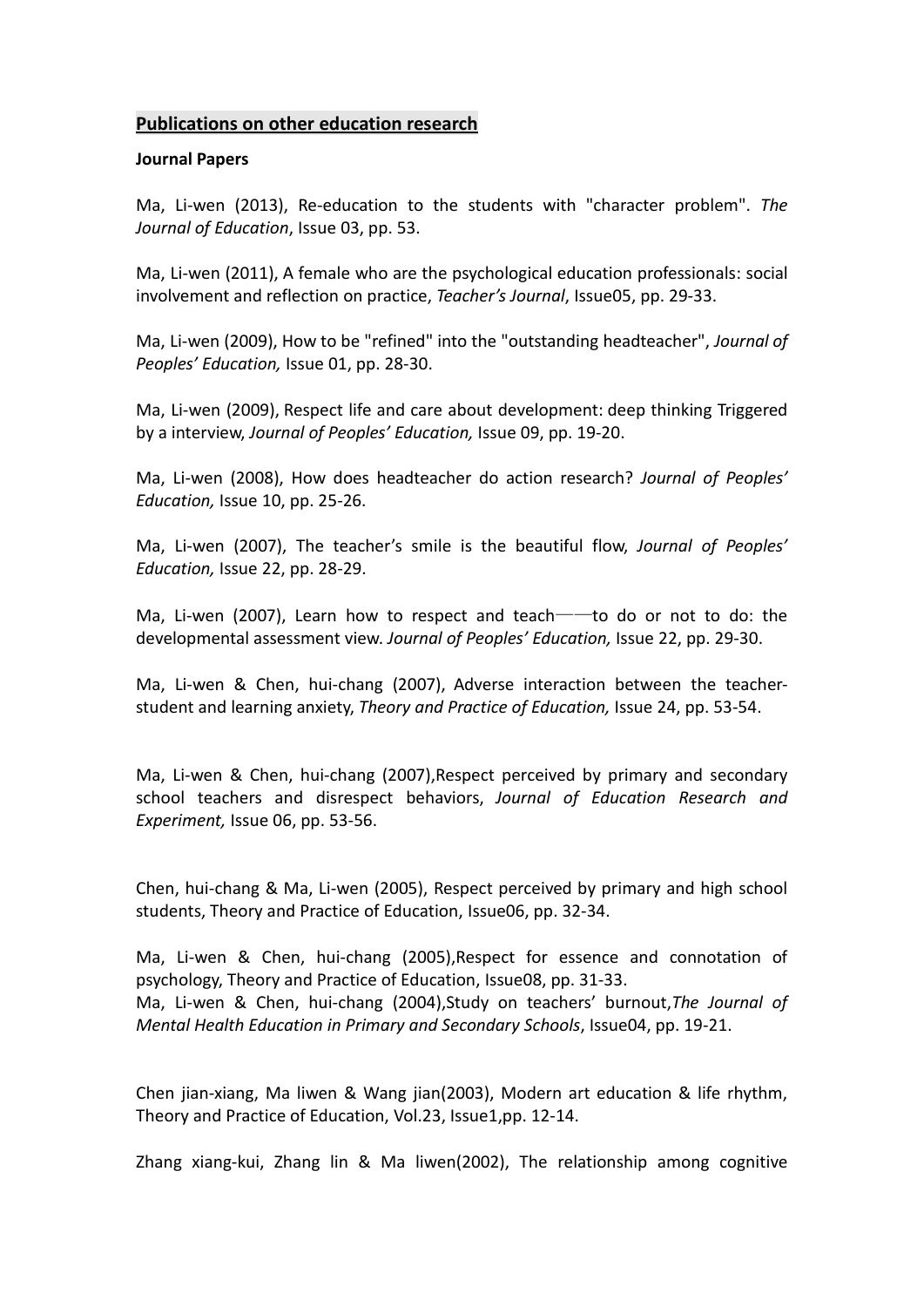appraisal, Psychological control, social support and stress facing college entrance examination, Development and Education of Psychology, Issue03, pp. 74-79.

## **Drama Education Conference Papers**

- 2014 International Congress of Children Drama Education (Nanjing, China) Title: Persist or Put down: Reflection on a Project of Drama-in-Education for 9-12 years old Children
- 2013 IDEA World Congress 2013 (Paris, France) Title: A Practical Exploration of Drama-in-Education Moral Education in a Primary School in China
- 2012 The Mainland, Taiwan and Hong Kong Drama Education and Therapy Conference (Taiwan) Title: Cases Study on Playback Theater promoting graduate students' mental health
- 2009 Asia Congress of Drama Education(Hongkong) Title: The Impact on Improving Primary School Teachers' Mental Health and Self-reflection Ability through Drama Pedagogy

## **Guiding the Master Degree Papers on drama ducation (recent and current)**

- The Impact on Improving Primary School Teachers' Class Role Transformation through DIE(2012)
- **Intervention to the Problem behavior for elementary school students through** DIE(2012)
- A Case Study of the Effect of Drama in Education on the Child's Self-control(2013)
- Cases Study on Cooperative Behavior of the Second Grade in the Drama Class of Primary School(2013)
- An Action Research of Constructing DIE Curriculum on Emotional Regulation for Grade 1-2 Students in a Vocational High School(2014)
- Drama in Education Curriculum Action Research: The Case of Development of Children's Empthy (2015)
- The Impact on Improving Vocational High School Students' Empathy through DIE(2015)
- An Action Research of Preventing Cyberbullying for Vocational High School Students through DIE(2015)